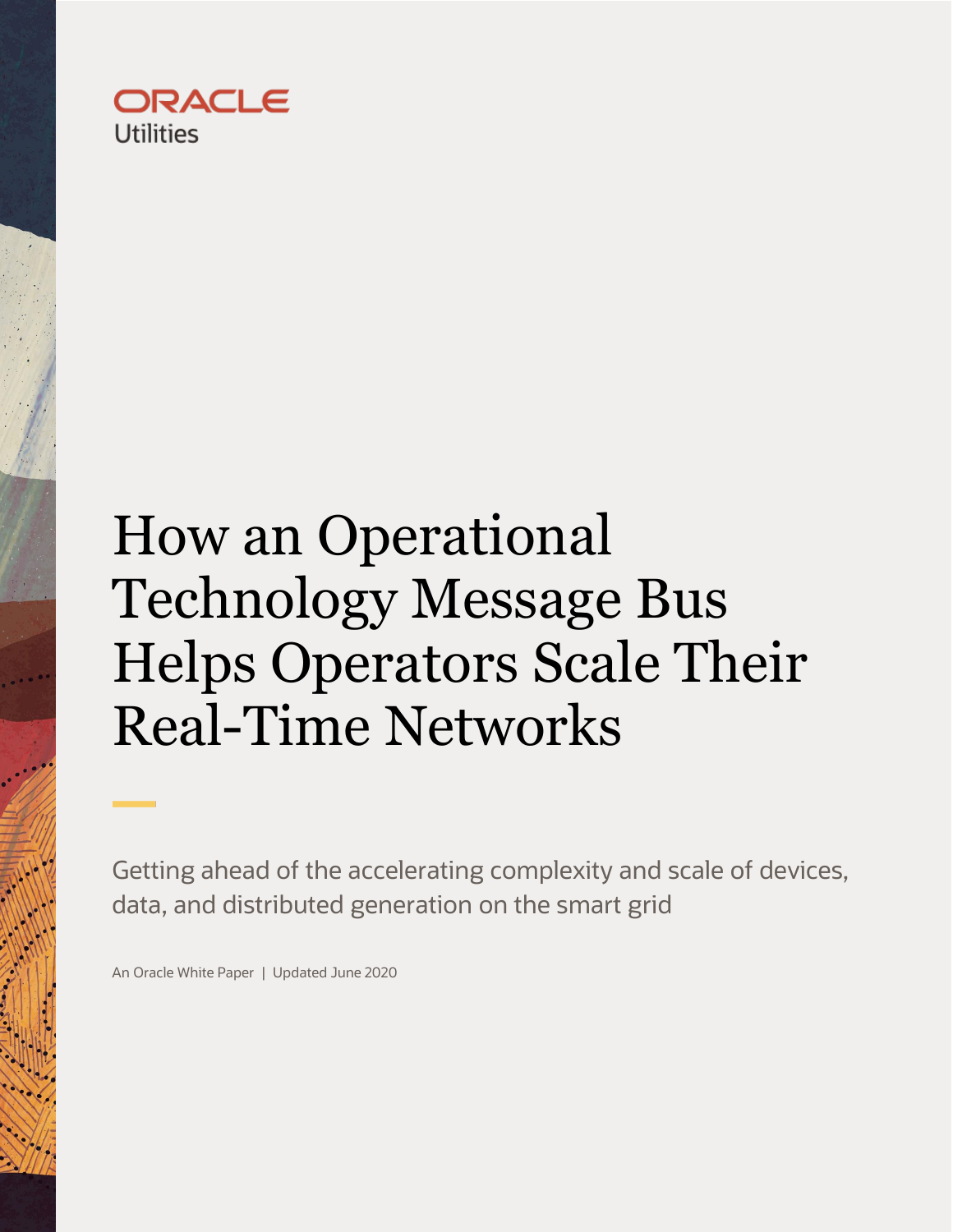# **TABLE OF CONTENTS**

| <b>Introduction</b>                                | 3 |
|----------------------------------------------------|---|
| <b>The Dilemma</b>                                 | 3 |
| <b>The Solution</b>                                | 5 |
| <b>OTMB Architecture Requirements</b>              | 5 |
| <b>OTMB Architecture Attributes</b>                | 6 |
| <b>OTMB Project Examples</b>                       | 7 |
| Web-Based Distribution Automation at KCPL          | 7 |
| Fault Location Analysis at Southern Company        | 7 |
| Future-Proofing OMS Integration at a Major Utility | 8 |
| <b>How Oracle Utilities Can Help</b>               | 8 |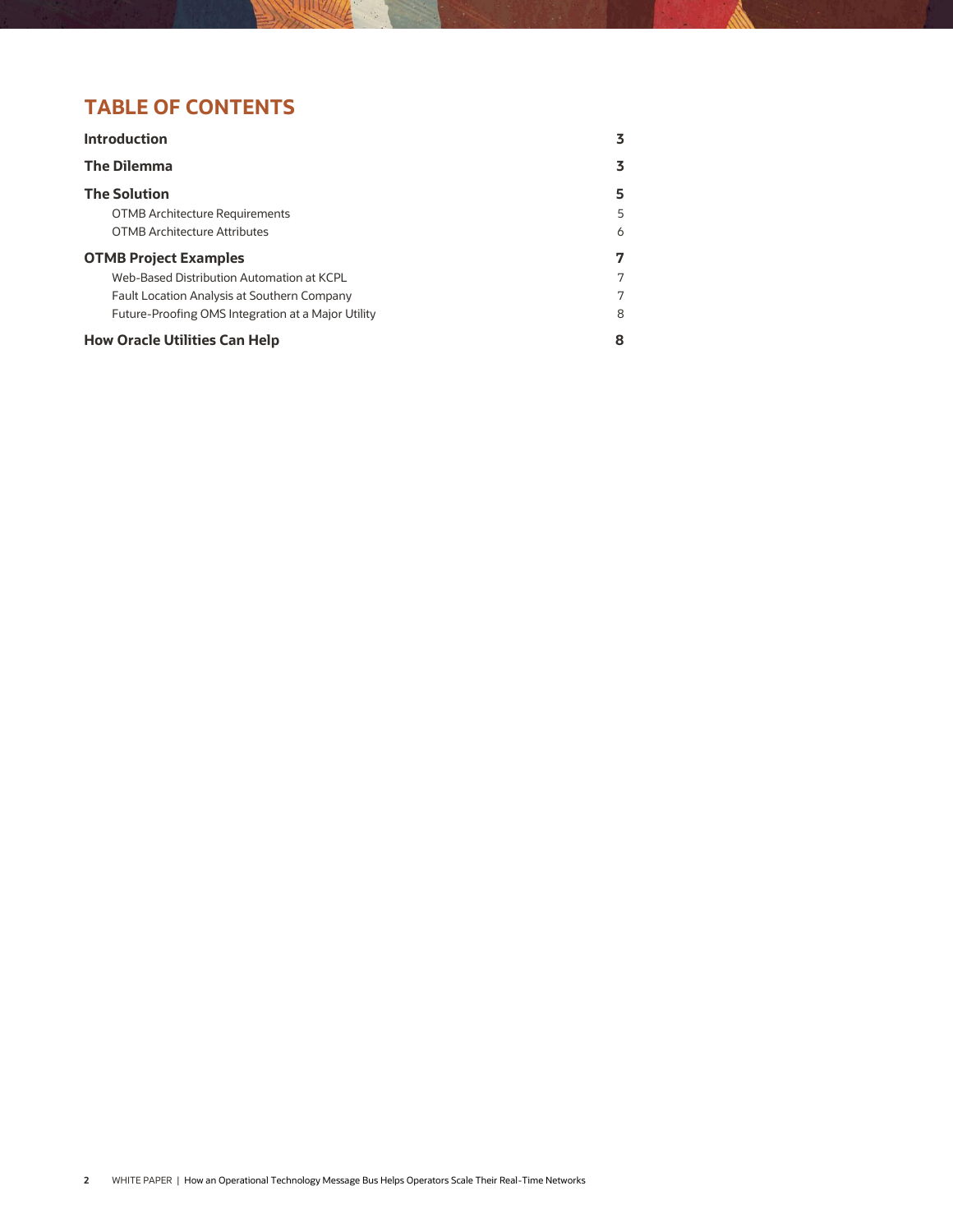# <span id="page-2-0"></span>**INTRODUCTION**

The smart grid has the power to transform the utility industry, but utility executives and operations groups are discovering significant challenges to implementing their grid modernization goals, including:

- Smart grid deployments and wide-scale distributed energy resource (DER) integrations are very complex when it comes to interconnecting disparate devices and software applications that are often from different generations of technology.
- Smart grid integrations are riddled with challenges with transforming data from one system to the next and into a form that meets operational and business requirements.
- Silos of IT and OT systems pose difficulties when engineers attempt to incorporate them into smart grid deployments.
- The inability to store and sift through the explosion of raw operational data from utility applications—such as SCADA, AMI, and OMS—makes uncovering useful, actionable intelligence difficult.

This white paper discusses these challenges and provides solutions that can enable complex architectures to communicate to manage, route, and exchange real-time data to:

- **Ensure successful automated grid operation**
- Aid operators in visualizing the grid's health
- Enable utility management to optimize grid performance
- And, most importantly, protect life, equipment, and the environment

The paper concludes with a discussion of a new class of technology, an operational technology message bus (OTMB) that can help grid operators and generation asset managers quickly take control of massive data loads from grid devices, power generation units, battery energy storage and many types of DERs.

# <span id="page-2-1"></span>**THE DILEMMA**

j

Operational technology (OT) system architectures have a fundamentally different set of requirements than IT enterprise systems.

Gartner defines OT as "hardware and software that detects or causes a change through the direct monitoring and/or control of physical devices, processes and events in the enterprise."<sup>1</sup> OT typically falls within the engineering domain, and in the context of power systems, it pertains to technology that manages the actual generation, transmission, and distribution of electricity. The devices being managed are a utility's physical assets, such as generators, power lines, circuit breakers, and other intelligent devices.

The disparate systems within OT require a smart grid architecture that will ensure the protection of lives, equipment, and the environment while supporting generations of legacy equipment and protocols along with today's most modern devices and systems. In addition, it is imperative to maintain service reliability in order to meet regulatory quality requirements.

The operational side of today's utility must integrate an ever-increasing number of devices and sources of real-time, process-oriented information for the control and monitoring of key devices, measurements, and subsystems, such as OMS, SCADA, EMS, MDMS, ADMS, and DERMS.

#### **Who can benefit from an OTMB?**

The following questions will help you determine if an OTMB can be of value for you and your organization:

- Does your organization spend a lot of time and money custom engineering the integration of OT systems such as OMS, SCADA, DERMS, MDMS and other smart grid systems?
- Are you aware that you can eliminate most consultants, custom code writing, and reduce system integration costs and reduce integration times with field-proven technology?
- Are you unsure of how to bridge the CIP V6 security gap between your CIP and your OT software systems and networks?
- Are you struggling with extraction, transformation, and load (ETL) of your data for your real-time OT analytics projects?
- Do you have a system or plan in place to prevent solutions from becoming obsolete and to adapt to future regulatory requirements?
- Would you like to reduce the flow to and storage growth of your data historian systems?

<sup>&</sup>lt;sup>1</sup> Operational Technology (n.). In Gartner IT Glossary online. Retrieved from [gartner.com/itglossary/ operational-technology-ot](http://www.gartner.com/itglossary/%20operational-technology-ot)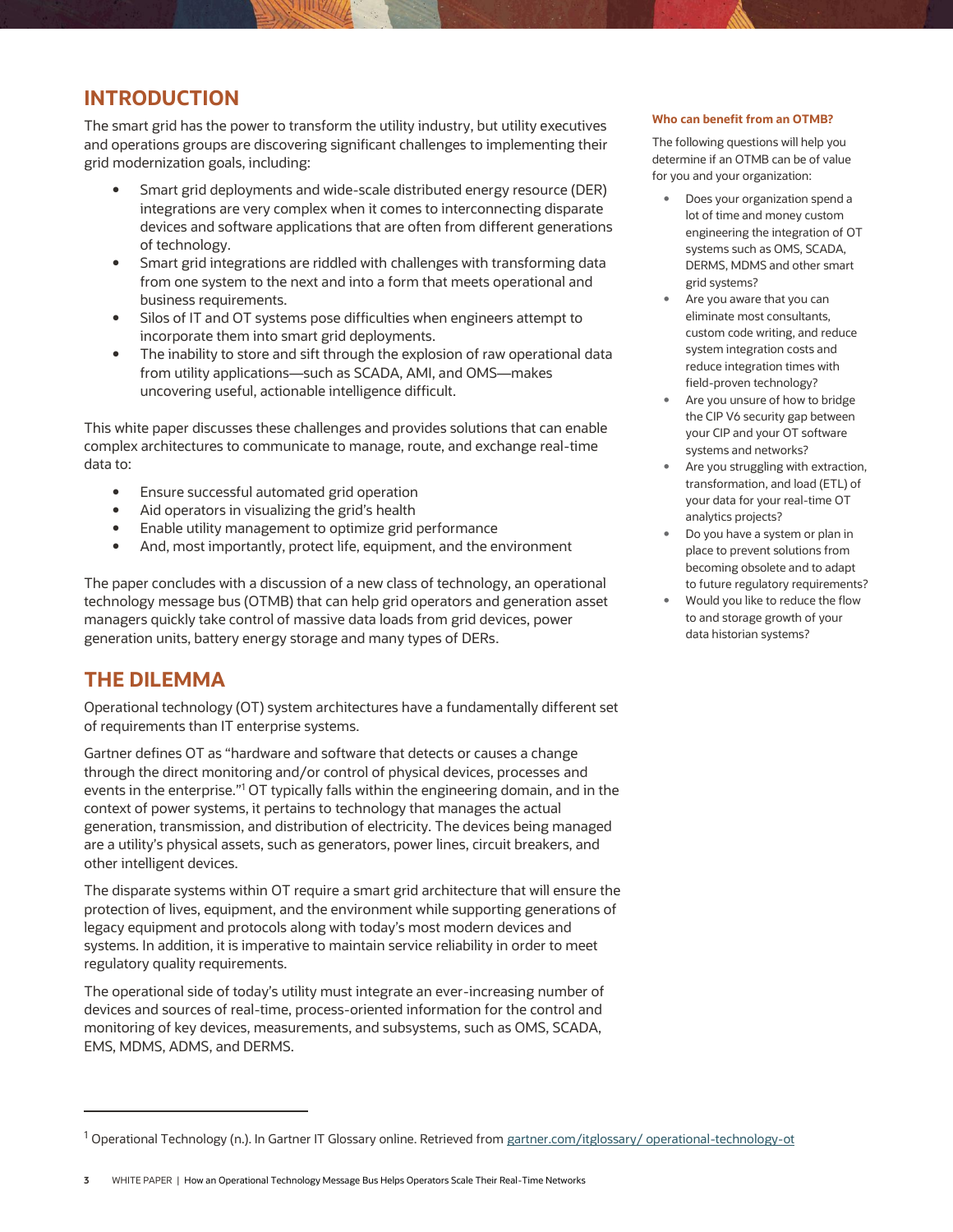The smart grid model from the National Institute of Standards and Technology, shown in Figure 1 below, shows just how complex the smart grid is today, thanks in part to the high growth of DERs. In order to achieve these integrations, the systems and devices need to efficiently exchange information and interact with one another.



*Figure 1. A logical model of legacy systems mapped onto conceptual domains for smart grid information networks. Image sourced from the National Institute of Standards and Technology.* 

As utilities begin integrating disparate OT systems and preparing data for real-time analytics, system architects have found that an enormous amount of time is spent on name mapping, converting data types, filtering data, directing data, coalescing data, and translating data to meet the communication expectations among systems, and to ensure that data arrives at its destination in a timely manner.

Utilities that have attempted to allow their OT systems to share data and applications with one another—as well as those who need to push communication between their OT and IT systems—have engaged in some well-intentioned attempts to accomplish the tasks:

## **Hiring a consulting firm to write custom code**

This was once thought to be the go-to solution, but utilities have learned this practice is risky. Writing code is a laborious and complex undertaking. It is expensive; there are invariably over-runs or additions to contractual budgets, and projects are rarely delivered on time. Custom integrations are also very difficult to implement the first time, and they become even more complex if they have to be replaced. Utilities cannot afford to reinvent the wheel for each project, time and again.

## **Using SCADA in the middle**

When everything has to connect to the SCADA system, this creates a great burden on the system to do more than what it was designed to do. A SCADA system is intended to be the supervisory control system and not a real-time middleware solution functioning without operator input. Using a SCADA system in this manner can work to a certain extent, but it is an expensive solution because the system must be overbuilt to both run the grid and also be the engine that connects all other applications. SCADA systems also lack the ability to manage complex data routing and to manage metadata between systems.

## **The Complexity of the Smart Grid**

Operations teams at utilities are required to tie together many disparate systems, including:

- Advanced distribution management systems (ADMS) provide a single interface for all systems within the distribution and transmission network.
- Automated meter reading (AMR) systems automatically collect consumption and status data from meters.
- Distributed energy management systems (DERMS) aggregate distributed solar and storage to provide grid services and help balance supply and demand.
- Energy management systems (EMS) optimize, supervise, and control the transmission grid and generation assets.
- Meter data management systems (MDMS) store and process the data delivered by a smart metering system.
- Outage management systems (OMS) assist electric utilities in restoration of power.
- Supervisory control and data acquisition (SCADA) systems monitor and control a plant or equipment.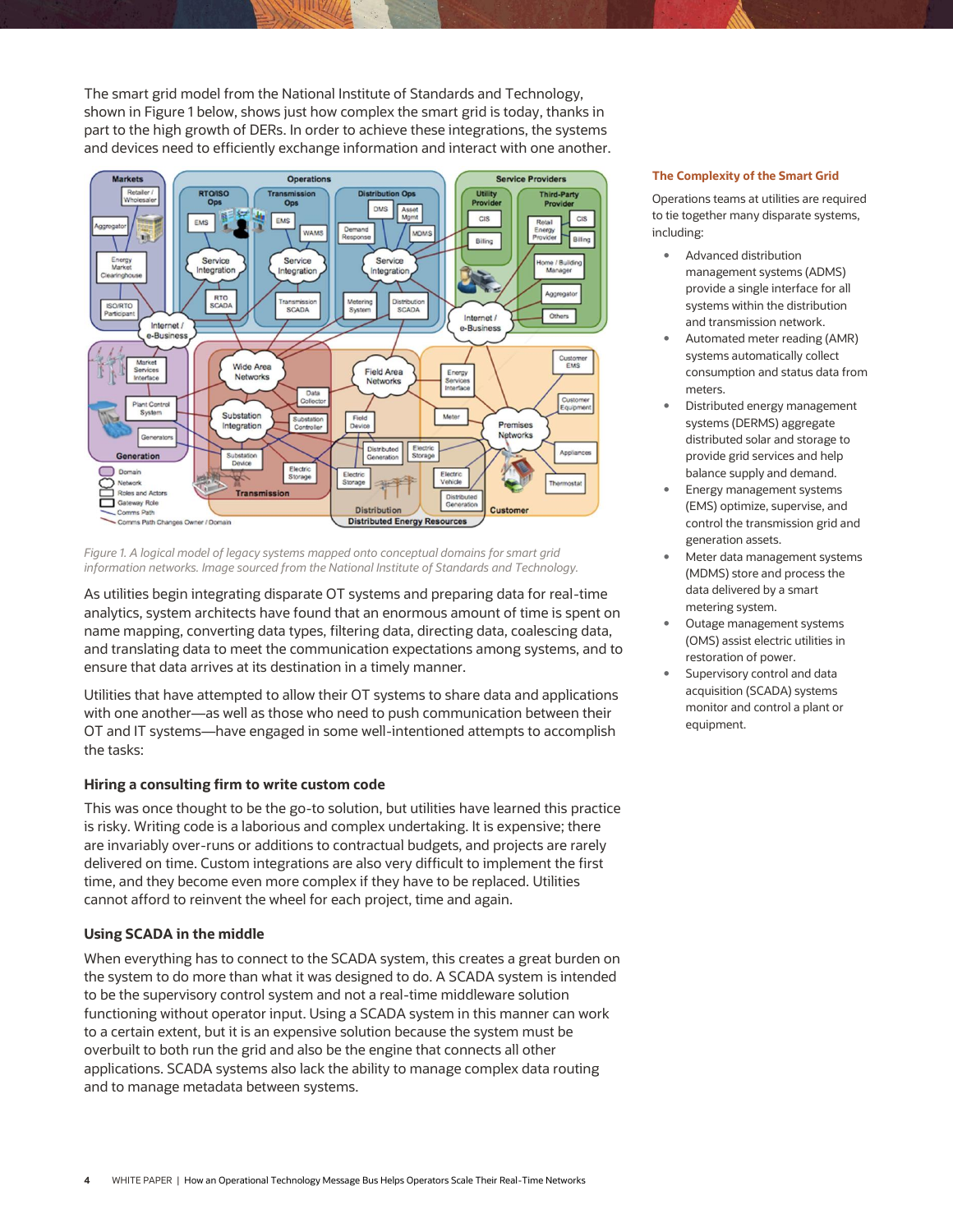## **Using an IT-oriented middleware solution or enterprise service bus**

An enterprise service bus (ESB) is an IT software architecture model for designing and implementing communication between mutually interacting software applications in a service-oriented architecture (SOA). Although an ESB can ably serve the IT needs of the utility, its web-based functionality falls short when it comes to the real-time and fine-grained requirements of OT. The more fine-grained and real time the data, the less likely an IT-oriented middleware solution like an ESB will be functionally successful. The latency, throughput, integrity, and reliability constraints will likely be violated. Also, ESBs do not support native protocol translation or the data filtering operations required for a robust OT solution.

## **Implementing open standard interface connectivity technologies**

Many cooperatives and municipalities have used these solutions, but MultiSpeak—a standard, not a product—is a web services protocol that suffers from the same limitations as other IT-centric solutions such as an ESB. There is no active management of complex data flows, no filtering, and no native protocol support. MultiSpeak may be good enough for a small utility; however, a utility with more than 50,000 metered customers can usually benefit from the implementation of an active, intelligent OT middleware solution to help scale their OT grid systems.

## <span id="page-4-0"></span>**THE SOLUTION**

An operational technology message bus (OTMB) describes a class of technology that links legacy applications and disparate OT systems via the exchange of real-time, bidirectional messaging, including those that need to interface with an ESB on the IT side of the utility. An off-the-shelf, OT-centric middleware solution, the OTMB reduces development costs, technical risk, and time-to-market for customers. More importantly, it ensures the protection of life, equipment, and the environment.

OTMB uses operational protocols that existing operations applications already speak, and it speaks to each application with the correct latency, throughput, integrity, and reliability. Instead of relying exclusively on web technologies, it uses highperformance communication protocols already in place across the grid and actively manages the flow and form of data across OT systems. It utilizes an organizing architecture to overcome the challenge of point-to-point integrations, so a utility does not have to solve the same problems again and again to get systems to communicate. Additionally, it delivers complex data integrations in weeks instead of months or years.

## <span id="page-4-1"></span>**OTMB Architecture Requirements**

An OTMB platform must be architected to:

## **Protect life, equipment, and environment**

This is an underlying fundamental OT architectural requirement for utilities and industrial companies alike.

## **Maintain service reliability**

The smart grid has to work—always. There is no tolerance for the electrical grid going down because a single component, such as a server, fails.

An operational technology message bus (OTMB) describes a class of off-the-shelf middleware technology that links legacy applications and disparate OT systems via the exchange of real-time, bidirectional messaging.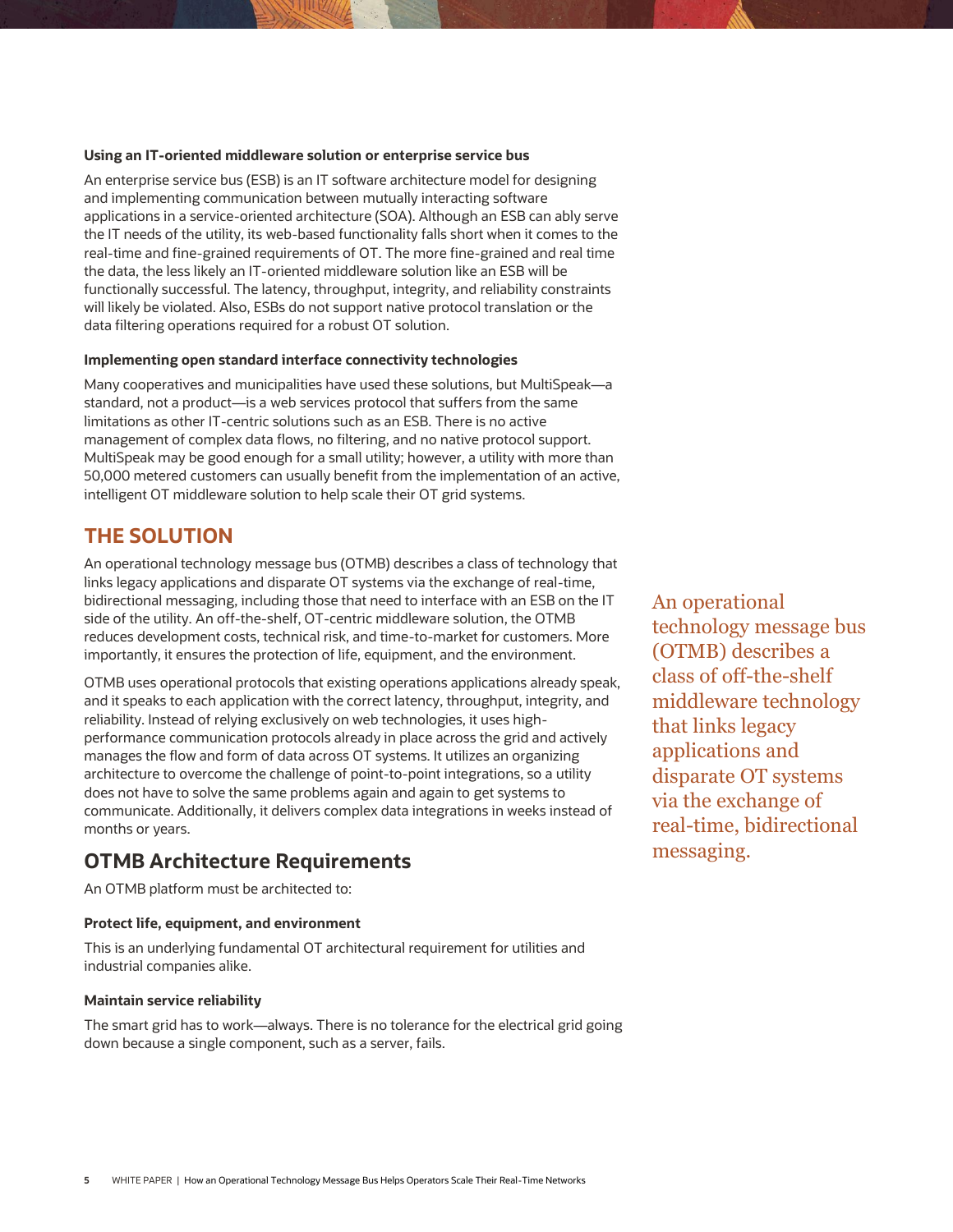## **Operationalize real-time, bidirectional control**

The interconnection of OT systems must meet the same latency and control requirements necessary to control the overall operation of the grid.

## **Support lossy and messy radio networks**

The smart grid is operational across thousands of miles in remote locations and noisy urban environments under conditions hostile to reliable communication. An OTMB must be architected to manage, at times, very low bandwidth and high-latency lossy networks.

## **Support legacy equipment and protocols**

Utility systems and hardware could be decades old. There is no financial or safety return on replacing old systems that are still functioning. An OTMB must support legacy equipment natively and allow for easy inclusion of custom proprietary protocols.

## **Respond to regulatory requirements**

North American Electric Reliability Corporation critical infrastructure protection (NERC CIP) requirements, including CIP V6, on quality and security are an obligation that every stakeholder in the smart grid infrastructure must adhere to. An OTMB solution needs to be compliant with NERC CIP requirements and help utilities to bridge the gap between secure (CIP compliant) and IT networks.

## <span id="page-5-0"></span>**OTMB Architecture Attributes**

To meet the above imperatives, an OTMB architecture should have the following attributes:

## **SCADA-class, in-memory processing**

An OTMB engine must be optimized to manage complex data flows in memory to maintain data latency requirements.

## **Configurable data flows**

Mappings, statistical functions, filtering, coalescing, translations—integrating smart grid systems and/or extracting data from them requires significant real-time data manipulation. An OTMB should natively support functions such as dead-banding and other filtering operations as part of a GUI-based configurable data flow.

## **Data flows configured from templates**

An OTMB should understand hundreds of thousands of data points could transact through it. A methodology to abstract data types into a templating environment is critical to break down complex data flows into a manageable set of data abstractions.

#### **Populated at run time**

Graphical or script-based tools to develop templates must be complemented with the ability to populate and update templates at run time in order to enable the addition, deletion, and modification of data points. Mission-critical systems cannot be halted to reload data files. An OTMB should be adept at integrating and managing data definitions from various sources, including CIM and GIS models.

#### **Network scalable, high availability**

A single server represents a point of failure. OTMB must include high-availability (HA), dual-server support.

An OTMB must support legacy equipment natively and allow for easy inclusion of custom proprietary protocols.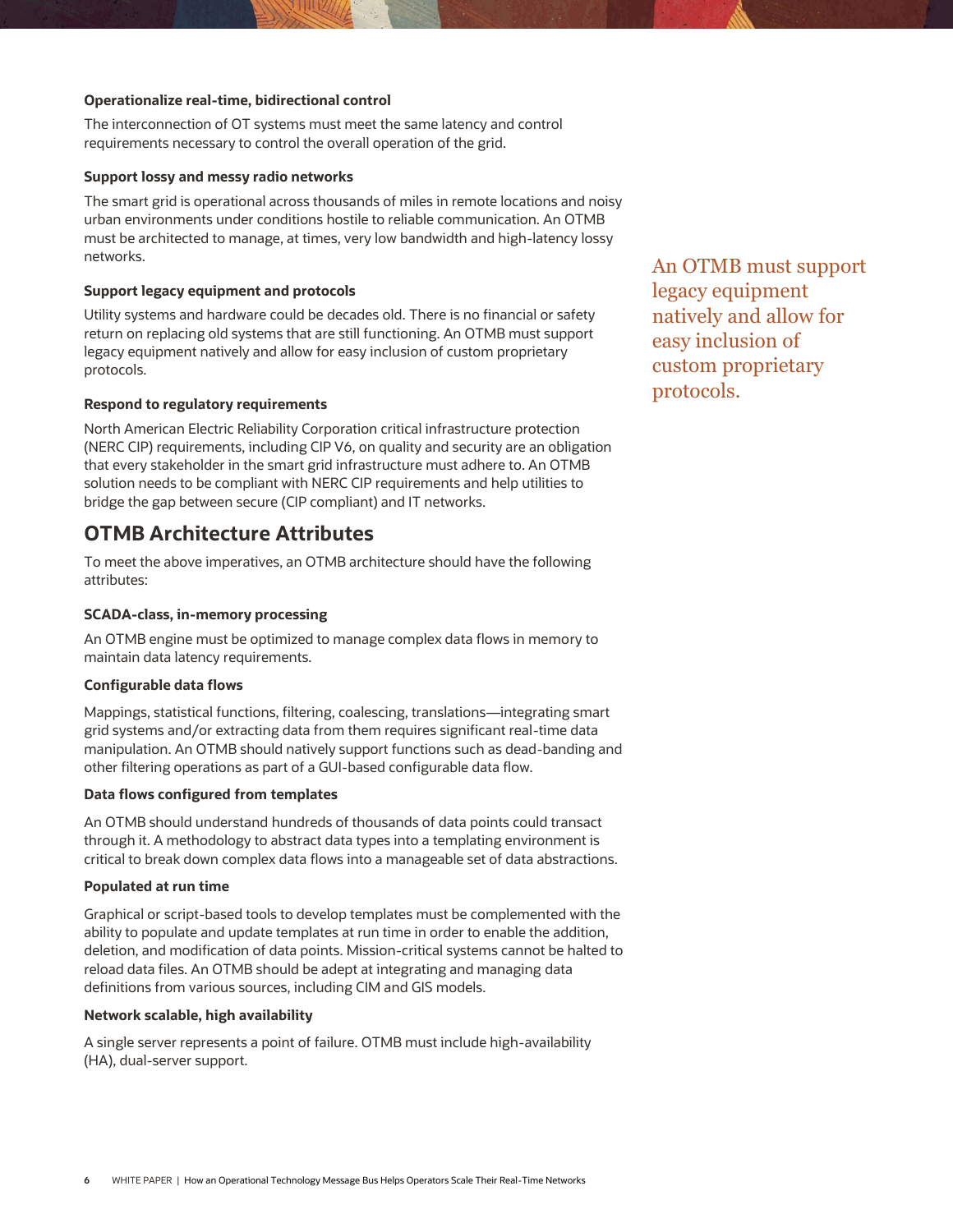## **Seamless integration with an ESB**

OTMBs frequently bridge the gap to IT. An ESB or other web services interface is required to securely transact data from OT to IT networks.

#### **Tag management/metadata support**

Data dictionary alignment between OT systems saves time for OT system administrators.

An OTMB manages real-time configurable data flows from templates to solve commonalities of metadata issues, naming, types and network sharing. OTMBs dramatically reduce ETL time for real-time analytics projects and reduce storage and transactional load on historians and other databases. OTMBs also future-proof systems since they provide a rich environment for future integrations which cannot be replicated by complex in-house systems or simple protocol communication relays or gateways. Because it supports a wide range of modern and legacy protocols as well as a wide range of web interfaces, an OTMB implementation is cost efficient because of reduced project timelines since existing applications are not disturbed, and legacy applications do not have to be rewritten.

## <span id="page-6-0"></span>**OTMB PROJECT EXAMPLES**

## <span id="page-6-1"></span>**Web-Based Distribution Automation at Evergy**

Evergy, formerly Kansas City Power and Light (KCPL), architected its new distribution automation system by integrating solutions from three different vendors—a third party data collection network, Oracle Utilities Live Energy Connect (Oracle Utilities LEC) configured as an OTMB, and Oracle Utilities Network Management System. The system controls more than 3,000 automated devices transacting 90,000 data points of information, and the OTMB manages and manipulates the data flow from thousands of field devices. Taking advantage of Oracle Utilities LEC's templating system, the 90,000 data points were reduced to 30 templates. The system was integrated in less than six months without a traditional SCADA system, and functioned flawlessly when the worst storm in 15 years hit the Kansas City area just three days after the system went live.

## <span id="page-6-2"></span>**Fault Location Analysis at Southern Company**

Grayson Mixon, senior IT analyst at Southern Company, was challenged with implementing infrastructure for supporting fault location analysis (FLA) on the utility's smart grid. The FLA code resides in the OMS, and data from the distribution automation system—such as fault indicators—was collected by the distribution SCADA system. Configured as an OTMB, Oracle Utilities LEC was used to link the SCADA system to the network management system.

<span id="page-6-3"></span>Mixon notes that when they "…started digging into the data from the SCADA, we found that it wasn't always perfect or it wasn't always what we were expecting. There were a lot of 'gotchas.'" Mixon used the OTMB's native environment to manipulate the data and work around the 'gotchas' using native filters with some powerful, but minimal, custom Python scripts on the OTMB.

#### **Benefits of an OTMB**

- Manage real-time configurable data flows from templates.
- Solve commonalities of metadata issues, naming, types, and network sharing.
- Reduce ETL time for real-time analytics projects.
- Reduce storage and transactional load on databases.
- Future-proof systems by providing capabilities and space for future.
- Gain support for a wide range of modern and legacy protocols and web interfaces.
- Improve cost efficiency with reduced project timelines.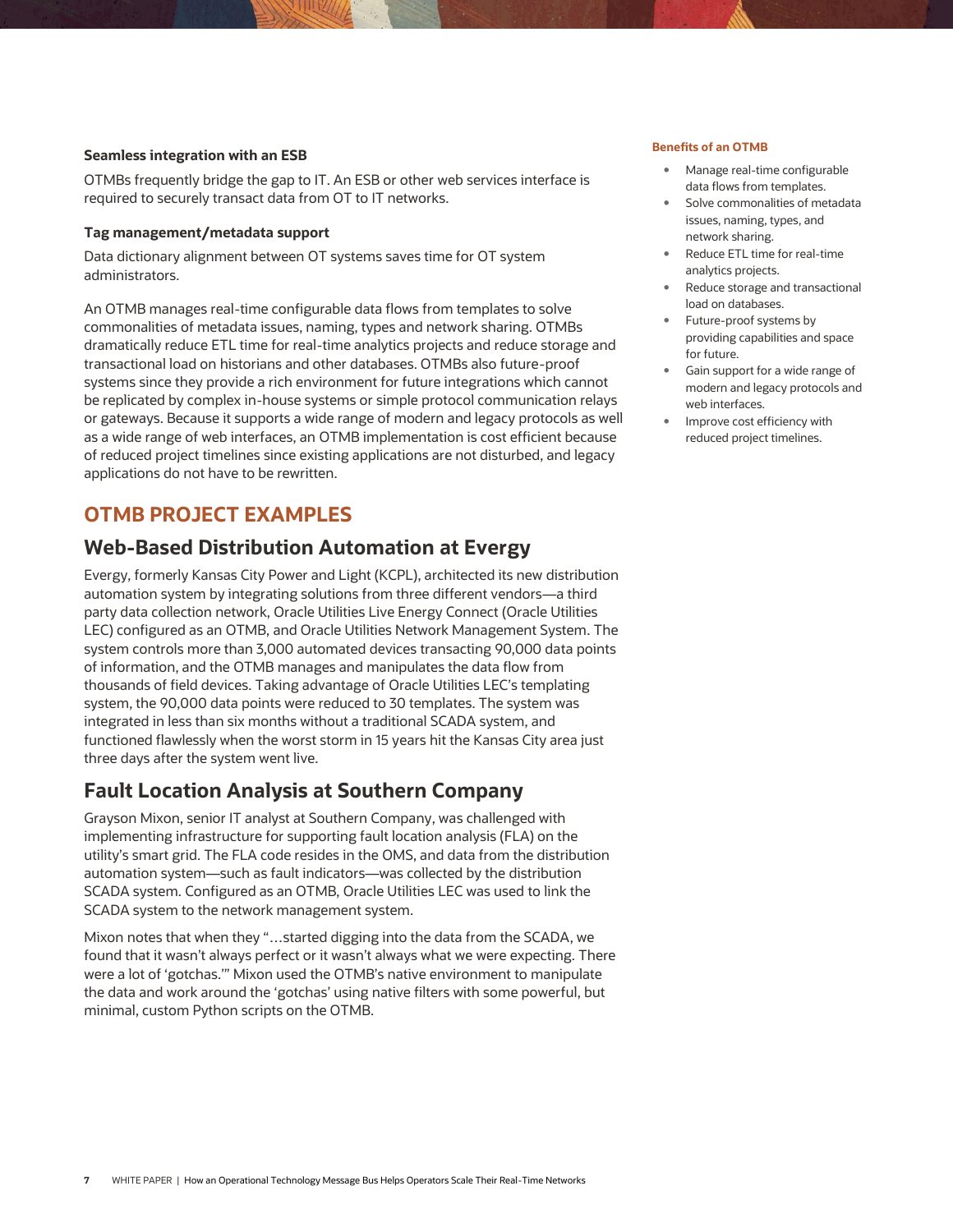# **Future-Proofing OMS Integration at a Major Utility**

Back when he was the CTO of system integrator UISOL, Scott Neumann led a multiyear engagement to help a major U.S. utility with an upgrade of its OMS, transmission SCADA, and distribution SCADA systems.

Neumann's firm, worked with the utility to architect Oracle Utilities LEC as an OTMB in its new architecture because the OTMB "eliminates the need for custom software development and allows [the system integrator] to quickly manipulate OT system data to meet the operational and business requirements of the organization." Neumann advocated for an OTMB solution because with it, the company could more quickly deliver a robust solution for the utility. This is a strong validation of an OTMB because shorter implementation cycles typically yield smaller contracts for system integration providers.

Today, the utility uses its OTMB across six operating companies, several million meters and a variety of systems, including an Oracle Utilities Network Management System.

# <span id="page-7-0"></span>**HOW ORACLE UTILITIES CAN HELP**

Oracle Utilities Live Energy Connect (Oracle Utilities LEC) is a field-proven OTMB solution. By leveraging its off-the-shelf, OT-centric middleware development expertise, Oracle delivers a framework that ensures the protection of life, equipment, and the environment, while reducing development costs, technical risks, and integration timelines. Oracle Utilities LEC is architected to use operational protocols that existing operations applications already speak, enabling it to implicitly communicate with each application with the correct latency and throughput. With native protocol support, more than 50 embedded filtering operations, and built in templating, the Oracle Utilities LEC platform bidirectionally delivers validated operational intelligence reliably, securely, and in real time.

Oracle Utilities LEC is deployed at more than 100 utilities worldwide. It enables utilities to efficiently integrate and manage the proliferation of disparate OT systems, devices, and data. If you need to manage a big uptick in your OT and system data loads; are considering a new SCADA, NMS, EMS, MDMS integration; or want to learn more about OTMBs, please contact Oracle Utilities.

"The Oracle Utilities LEC platform eliminates the need for custom software development and allows UISOL to quickly manipulate OT system data to meet the operational and business requirements of the organization."

**Scott Neumann** Former CTO, UISOL